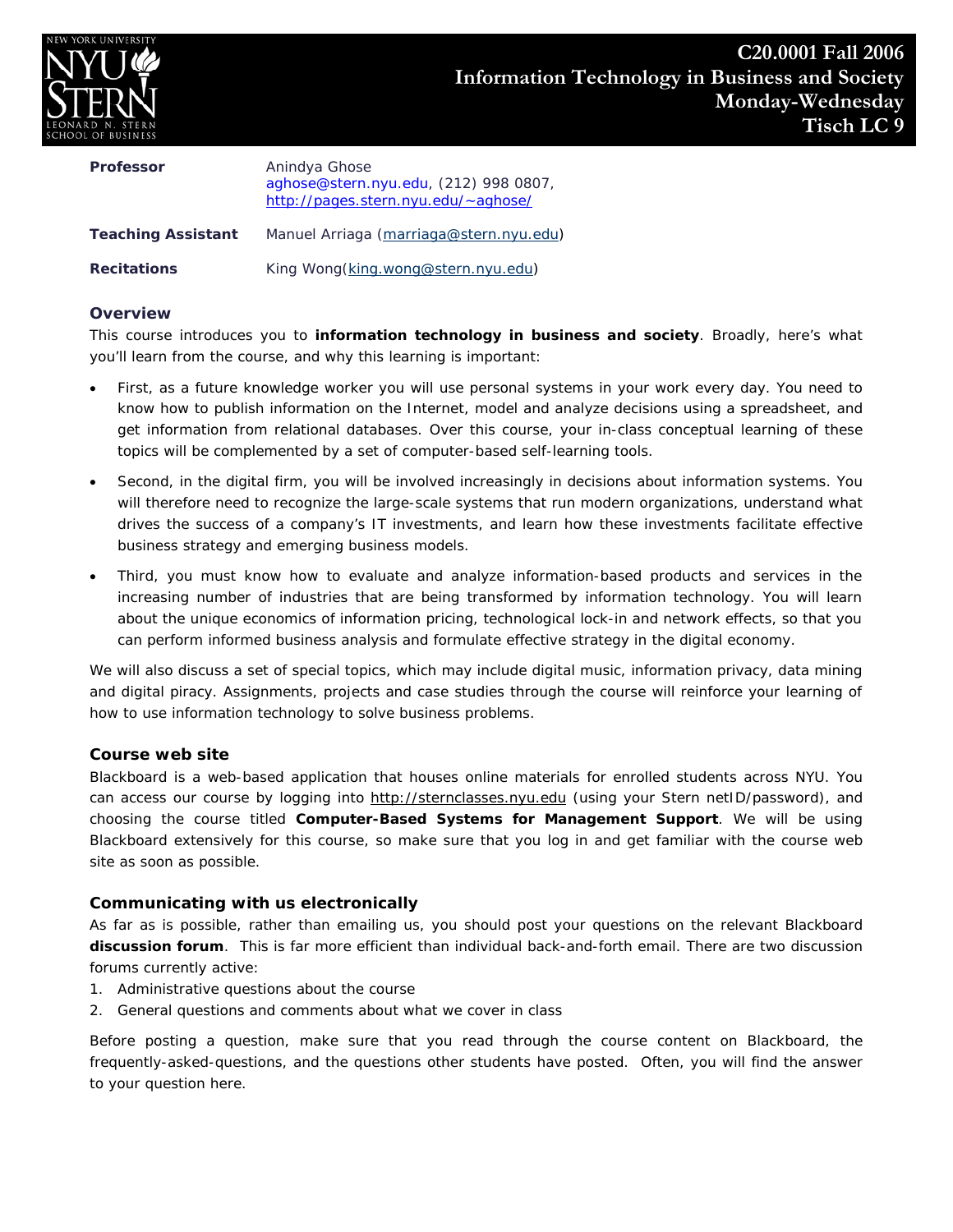In the event that you feel the need to email us directly with a question, *make sure you use* **C20** *as the subject line***,** so that we recognize that it is from one of you, and so that our spam filters do not accidentally delete your message. Avoid sending email attachments.

#### **Required textbooks and software**

A package titled **Managment Information Systems** is available in the main NYU bookstore (ISBN 0073475777). It contains the following material:

- 1. A complete copy of **Management Information Systems for the Information Age**, 6th Edition, by Stephen Haag, Maeve Cummings and Amy Philips.
- 2. Chapters 2, 5 and 7 from **Information Rules**, by Carl Shapiro and Hal Varian.
- 3. The article **How Competitive Forces Shape Strategy** by Michael Porter.
- 4. The case **The iPremier Company: Denial of Service Attack**.
- 5. A computer-based learning software package **SimNet XPert Tutorial for Office 2003.**

These readings will be supplemented by selected online content, which you can access from the **Documents and Slides** section of Blackboard. Some links to information on installing and using SimNet XPert are available by clicking on the **External Links** button on Blackboard.

## **Deliverables, grading and class participation**

During this course, you will be assigned no more than six individual assignments and three group projects. You will have one midterm examinations and one final examination. You are expected to participate in classroom and online discussions. The breakdown of points (out of a total of 500) for each of these:

| Assignments, projects and quizzes | 200 points |
|-----------------------------------|------------|
| <b>Class Participation</b>        | 50 points  |
| Midterm examination 1             | 70 points  |
| Midterm examination 2             | 80 points  |
| Final examination                 | 100 points |
| Total                             | 500 points |

Each assignment and project will provide you with a set of instructions and guidelines. Expect to use Excel, Access and the Web extensively. Examinations are closed book/notes/computer/PDA/iPod (the idea should be clear). We will discuss their format in due course.

In general, homework will be due each Monday by midnight. Late submissions will be accepted and graded, but you will only be given credit for 50% of your score. And your carriage may turn into a pumpkin.

Group projects should be done in groups of 4 students. After you have posted your personal Blackboard page, your classmates will know you better, and this will help facilitate the group formation process. During the semester, your TA's will facilitate this process further, and we will give you a set of detailed guidelines about working in teams. You will also be asked to evaluate the contribution of each of your team members after each group project.

The classroom discussion presents a unique opportunity for you to develop and enhance your confidence and skills in articulating a personal position, sharing your knowledge, and reacting to new ideas. All of you have personal experience with information technology that can enhance our understanding of the subject, and that we want to encourage you to share.

The grade we assign for your class participation is a careful, subjective assessment of the value of your input to classroom learning. We keep track of your contributions towards each class session, and these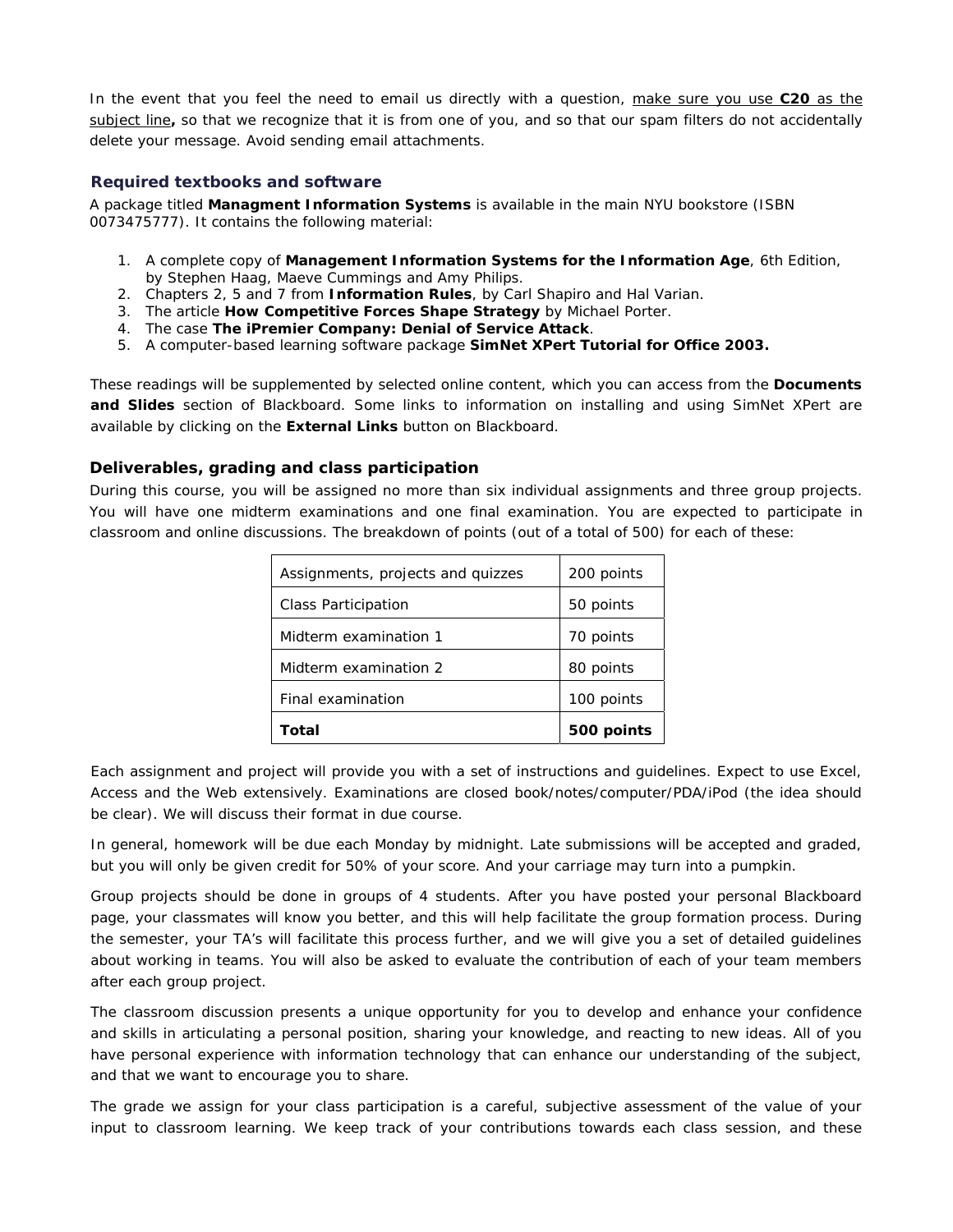contributions can include (but are not restricted to) raising questions that make your classmates think, providing imaginative yet relevant analysis of a situation, contributing background or a perspective on a classroom topic that enhances its discussion, and simply answering questions raised in class. Emphasis is placed on the quality of your contribution, rather than merely on its frequency. A lack of preparation or negative classroom comments or improper behavior (such as talking to each other, sleeping in the class or walking out of the class while the lecture is in progress) will lower this grade.

## **Syllabus**

I may add or modify web-based readings from time to time. Make sure that you check the **Documents and Slides** section of Blackboard before every session – you will find a document for every classroom session, which will contain detailed information about pre-class readings, a copy of the class slides, information about assignments/projects, and pointers to how far you should have progressed on your SimNet Tutorial lessons.

Readings in *italics* are not required, but recommended.

| <b>Session</b>  | <b>Topic</b>                                           | <b>Date</b> | <b>Assignments</b>                                                   | <b>Readings</b> |
|-----------------|--------------------------------------------------------|-------------|----------------------------------------------------------------------|-----------------|
| S <sub>1</sub>  | Introduction to IT in<br>business                      | 9/6         |                                                                      | <b>TBA</b>      |
| S <sub>2</sub>  | IT, strategy and<br>competitiveness I                  | 9/11        | Assignment 1:<br><b>Blackboard Home Page</b><br>Due by 9/12, 11:59pm | <b>TBA</b>      |
| S <sub>3</sub>  | IT, strategy and<br>competitiveness II                 | 9/13        |                                                                      | <b>TBA</b>      |
| S <sub>4</sub>  | IT and business<br>transformation                      | 9/18        | Assignment 2:<br>Introduction to Excel<br>Due by 9/19, 11:59pm       | <b>TBA</b>      |
| S <sub>5</sub>  | How computers work                                     | 9/20        |                                                                      | <b>TBA</b>      |
| S <sub>6</sub>  | How the Internet<br>works                              | 9/25        |                                                                      | <b>TBA</b>      |
| S7              | Music to the masses:<br>Guest Speaker: Mike<br>Urtesky | 9/27        | Assignment 3: Industry<br>Analysis<br>Due by 9/26, 11:59pm           | TBA             |
| S <sub>8</sub>  | <b>Exam Review Session</b>                             | 10/02       |                                                                      | <b>TBA</b>      |
| S9              | Mid Term Exam 1                                        | 10/04       |                                                                      | <b>TBA</b>      |
| S <sub>10</sub> | Publishing on the web                                  | 10/11       | Assignment 4: Personal<br>Web Page<br>Due by 10/15, 11:59pm          | <b>TBA</b>      |
| S11             | Computer crime and<br>security I                       | 10/16       |                                                                      | <b>TBA</b>      |
| S12             | Physiological<br>Computing                             | 10/18       | Assignment 5: Financial<br>Analysis<br>Due by 10/22, 11:59pm         | <b>TBA</b>      |
|                 | Guest speaker: Prof.<br>Haag                           |             |                                                                      |                 |
| S <sub>13</sub> | Computer crime and                                     | 10/23       |                                                                      | <b>TBA</b>      |